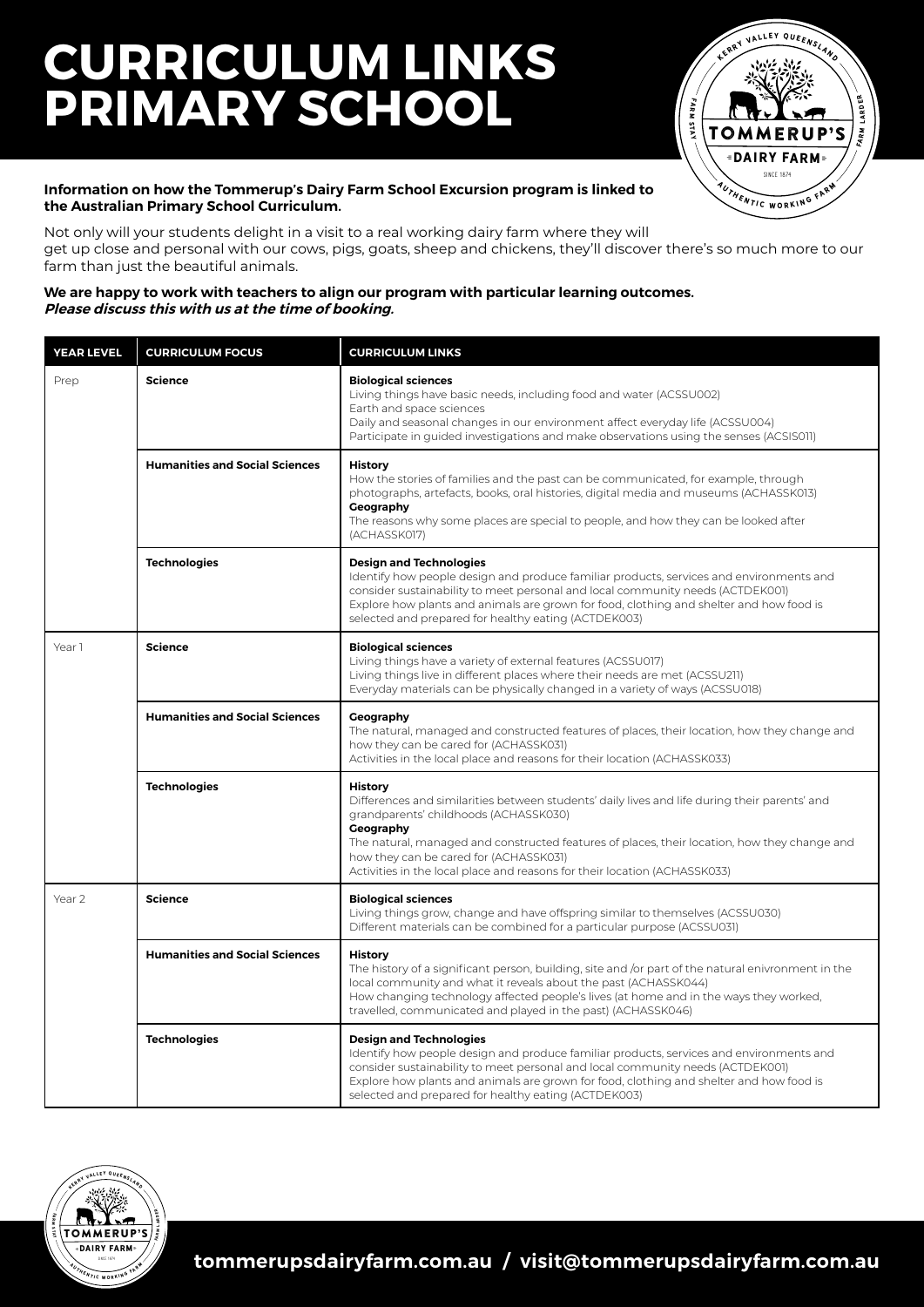# **CURRICULUM LINKS PRIMARY SCHOOL CONT... (**



|        |                                       | AUTHENTIC WORKING FARM                                                                                                                                                                                                                                                                                                                                                                                                                                                                                             |
|--------|---------------------------------------|--------------------------------------------------------------------------------------------------------------------------------------------------------------------------------------------------------------------------------------------------------------------------------------------------------------------------------------------------------------------------------------------------------------------------------------------------------------------------------------------------------------------|
| Year 3 | <b>Science</b>                        | <b>Biological sciences</b><br>Living things can be grouped on the basis of observable features and can be distinguished from<br>non-living things (ACSSU044)<br>A change of state between solid and liquid can be caused by adding or removing heat<br>(ACSSU046)                                                                                                                                                                                                                                                  |
|        | <b>Humanities and Social Sciences</b> | <b>History</b><br>How the community has changed and remained the same over time and the role that people<br>ofdiverse backgrounds have played in the development and character of the local community<br>(ACHASSK063)                                                                                                                                                                                                                                                                                              |
|        | <b>Technologies</b>                   | <b>Design and Technologies</b><br>Investigate food and fibre production and food technologies used in modern and traditional<br>societies (ACTDEK012)<br>Investigate the suitability of materials, systems, components, tools and equipment for a range of<br>purposes (ACTDEK013)                                                                                                                                                                                                                                 |
| Year 4 | <b>Science</b>                        | <b>Biological sciences</b><br>Living things have life cycles (ACSSU072)<br>Living things depend on each other and the environment to survive (ACSS073)                                                                                                                                                                                                                                                                                                                                                             |
|        | <b>Humanities and Social Sciences</b> | Geography<br>The importance of environments, including natural vegetation, to animals and people<br>(ACHASSK088)<br>The use and management of natural resources and waste, and the different views on how to do<br>this sustainably (ACHASSK090)<br>The importance of environments to animals and people, and different views on how they can be<br>protected (ACHGK022)                                                                                                                                           |
|        | <b>Technologies</b>                   | <b>Design and Technologies</b><br>Recognise the role of people in design and technologies occupations and explore factors,<br>including sustainability that impact on the design of products, services and environments to<br>meet community needs (ACTDEK010)<br>Investigate food and fibre production and food technologies used in modern and traditional<br>societies (ACTDEK012)<br>Investigate the suitability of materials, systems, components, tools and equipment for a range of<br>purposes (ACTDEK013) |
| Year 5 | <b>Science</b>                        | <b>Biological sciences</b><br>Living things have structural features and adaptations that help them to survive in their<br>environment (ACSSU043)                                                                                                                                                                                                                                                                                                                                                                  |
|        | <b>Humanities and Social Sciences</b> | Geography<br>The environmental and human influences on the location and characteristics of a place and the<br>management of spaces within them (ACHASSK113)                                                                                                                                                                                                                                                                                                                                                        |
| Year 6 | <b>Science</b>                        | <b>Biological sciences</b><br>The growth and survival of living things are affected by physical conditions of their environment<br>(ACSSU094)                                                                                                                                                                                                                                                                                                                                                                      |
|        | <b>Humanities and Social Sciences</b> | <b>Economics and business</b><br>How the concept of opportunity cost involves choices about the alternative use of resources and<br>the need to consider trade-offs (ACHASSK149)<br>The effect that consumer and financial decisions can have on the individual, the broader<br>community and the environment (ACHASSK150)<br>The reasons businesses exist and the different ways they provide goods and services<br>(ACHASSK151)                                                                                  |
|        | <b>Technologies</b>                   | <b>Design and Technologies</b><br>Investigate how and why food and fibre are produced in managed environments and prepared<br>to enable people to grow and be healthy (ACTDEK021)<br>Investigate characteristics and properties of a range of materials, systems, components, tools and<br>equipment and evaluate the impact of their use (ACTDEK023)                                                                                                                                                              |